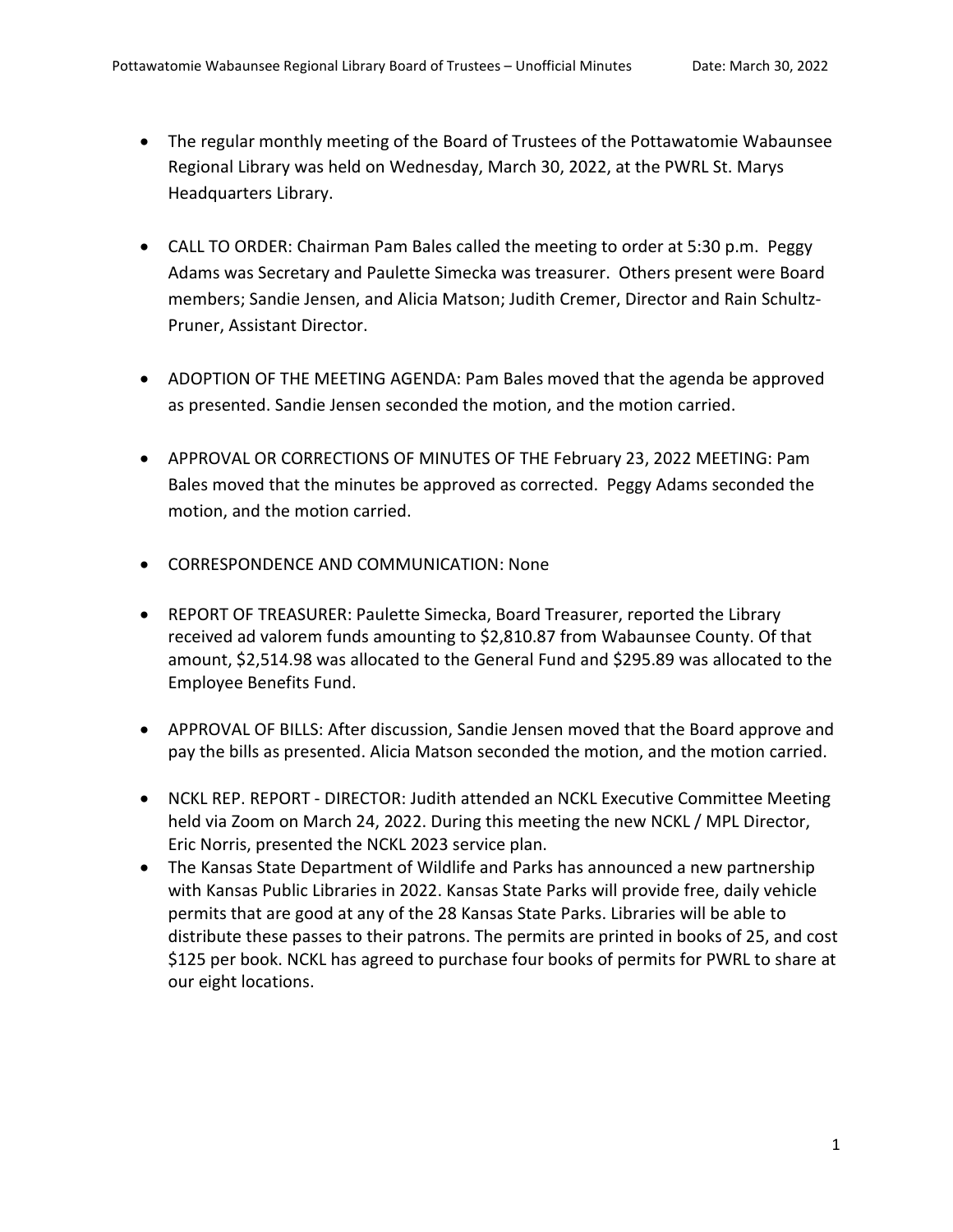- DIRECTOR'S REPORT:
- After further negotiations, Judith reported that Simplisafe had agreed to apply previous credits to bring the library account up to date. The amount for service in 2022 was waived. Payment will not be due again until March 2023.
- PWRL has been notified that there will be an increase in the cost for the Kansas Interlibrary Loan Courier Service in 2023. The cost for the Courier Service at the four PWRL Branch Locations was set for \$6,600 in both 2021 and 2022. Covid relief funding allowed for a significant discount to this amount. PWRL paid \$4,315 for the courier in 2021. In 2022 PWRL was charged \$5,220 for the courier service. In 2021 PWRL shipped 3,188 items via the courier. The cost to ship this number of items via the USPS would have been \$11,668, amounting to a savings of \$2,703 for the Library. The estimated cost for shipping an estimated 3,408 items in in 2022 by USPS would be around \$12,473. In this case the courier service will save the library around \$3,508 in the cost of postage.
- The cost for the Courier Service at PWRL's four branch locations will be \$8,965. Even at this rate the savings in the cost of postage will clearly make this service the least expensive option. The speed and reliability of the courier make this service a critical component of PWRL's basic tools for getting the materials that patrons request in the least amount of time.
- Judith reported that she has hired Shelby Curry of Onaga to fill the open Mini Librarian / Route Driver Position. She began training with Judith on March 7th at Westmoreland. Judith has subsequently worked with Shelby at all the Mini Locations. Along with training the pair also completed installing and setting up the Equipment Loan Program at these locations. Several other staff members have also worked with Shelby as they worked together to complete the painting projects at Alta Vista and Harveyville. That activity was immediately followed by the regular mini rotation which moved two complete sections from each mini library and brought in all new books from a partnering branch location. All in all Shelby has had a fairly labor intensive introduction to the Library, and she has done a great job.
- Catholic Charities of Northeast Kansas has notified the Library that the USDA has chosen not to renew the waivers that allow a grab & go Summer Food Program. This model has been very popular with both patrons and library staff. Without these waivers PWRL will be forced to return to onsite feeding for the Summer Food Program. This will mean a lot more effort and time will be needed to carry out the 2022 Summer Food Program. It also means a return to the more stringent rules that come with on-site food service.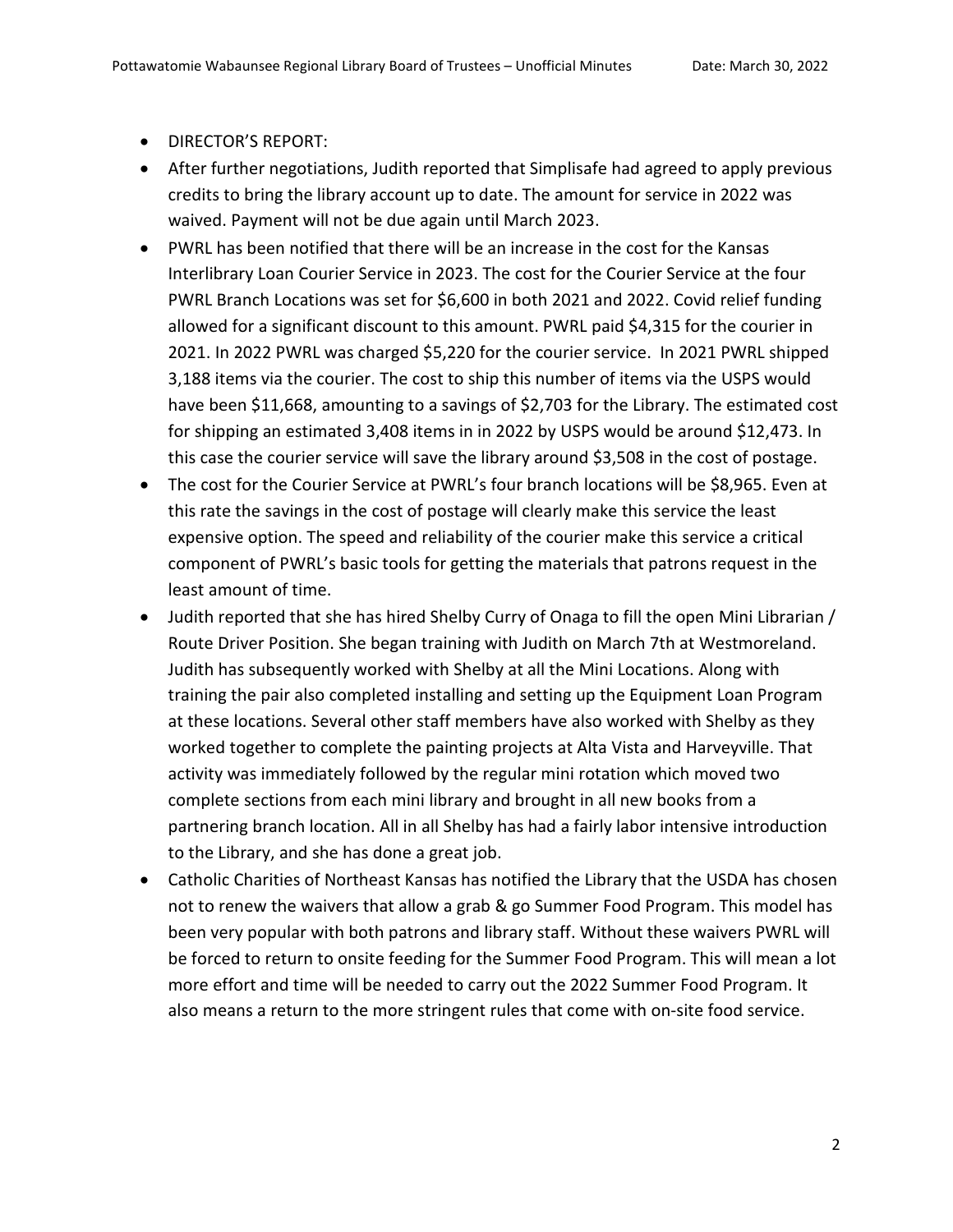- Calendars and supply lists are in the process of being finalized for the annual Summer Reading. Library Staff is in the process of exploring the options for the 2022 Oceans of Possibilities Theme.
- Summer Reading flyers and other advertising pieces are being designed. Staff will be contacting personnel at all our local school and cites for help in distributing flyers and calendars to kids and their families. Library staff is also working on a more structured and targeted approach to social media.
- Staff is looking for opportunities to provide more patron education classes. Lori Beth Terrell, the PWRL Alma Branch Librarian, is interested in providing patrons with access and lessons on the use of PWRL's Cricut Cutting machines.
- Library Staff at many PWRL location will be reaching out to staff at the local pool to see if they would be willing to partner with the Library for the 2022 Oceans of Possibilities Summer Reading Program
- Several locations are planning water games for the kids to coincide with the Oceans of Possibilities Summer Reading Theme.
- The Love Your Library Contest held in February generated a collection of great responses from patrons. A news release was printed in the Wabaunsee County Signal Enterprise summarizing entries submitted and announcing the drawings at each location.
- PWRL will put our popcorn machine, cotton candy machine, and snow cone machine all to use during the upcoming Summer Reading Program. The most challenging part will be keeping track of the logistics so each piece of equipment can be transported to each location in time for their planned events.
- PWRL had the opportunity recently to purchase a collection of 40 matching stackable burgundy chairs. The cost for the chairs was \$120 for the lot. St. Marys, Alma, and Westmoreland have now replaced various miss matched pieces of furniture with chairs from this set.
- The Collection Management team has continued to work on weeding projects at all PWRL locations. PWRL has begun working with Baker & Taylor as a new outlet for withdrawn materials. Baker & Taylors Sustainable Shelves Program offers to provide the library credit toward future purchase of new books in exchange for weeded titles. The program will also accept other materials that have no value. They pay for the packing materials and shipping costs, relieving the library of the need to haul unwanted items away for recycling.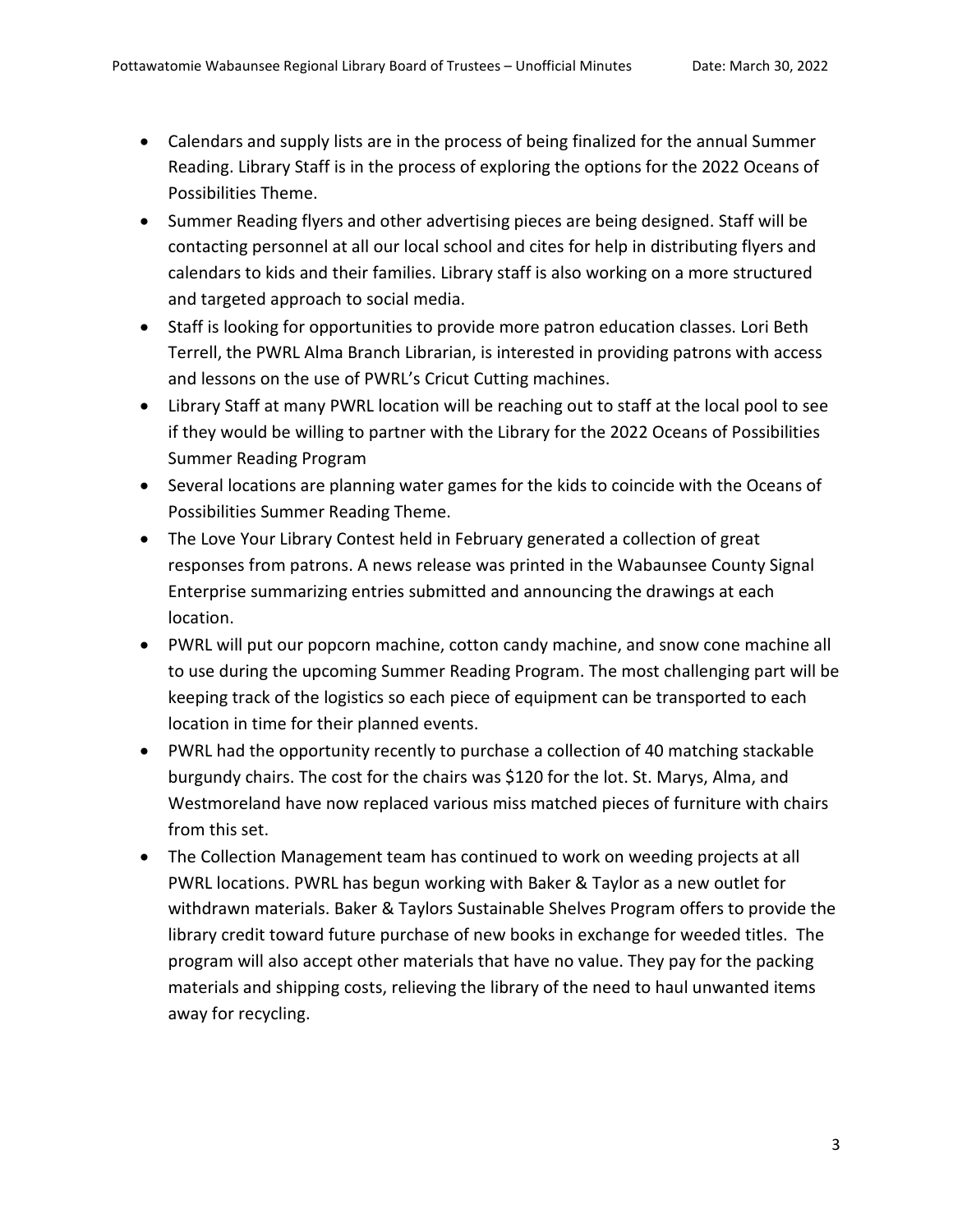- National Library Week will be held during the first week of April. Everyone is encouraged to celebrate and remember the hard work our librarians do to help keep their communities reading.
- UNFINISHED BUSINESS:
- ARPA & OTHER GRANT OPPORTUNITIES:
- PWRL has been reimbursed by the Emergency Connectivity Fund (ECF) for the purchase of the Chromebooks amounting to \$37,011.60. The ECF has reimbursed \$8,000 for the equipment portion of the hotspots purchased from Mobile Citizen. Judith is still working to secure the remaining \$12,000 the ECF has approved, but not reimbursed, for the purchase of the data portion of the 100 Internet hotspots purchased through this program in 2021.
- The ECF has announced that they will be opening a third application process for the purpose of distributing funding to schools and libraries to use for the purchase of internet connected devices that can be loaned to residents who would otherwise not have access to this equipment. The equipment is intended to be used outside the confines of the loaning institution. The application window opens on April 28, 2022, and closes on May 13, 2022. The time frame then for submitting an application is very short. Judith told the Board that the experience the Library has had with the ECF to date has been very difficult. Still, PWRL will need ongoing support for the equipment already purchased under the program. The Internet hotspots in particular will need an annual renewal of the data contract to keep operational. For this reason PWRL will continue to apply for additional funding as long as there is any opportunity to do so, despite the fact that the ECF has been slow in making the promised payments on the first round of funding applications.
- The St. Marys City Council has approved and contracted for a 12 x 12 section of concrete to create the base for the planned pocket parks at the St. Marys Headquarters. The discussion had initially been to lay concreate over the full area, so it may prove a challenge to work with the smaller concrete sections. The city also asked the Library to contribute toward the cost of the concrete work. It was agreed that the Library would pay \$700, which is half the cost of the project. There is an upcoming grant application, and some new memorial funds, that can go toward this purpose. Judith told the City that she would like the work to be completed prior to the Board / Staff Function scheduled for May 25, 2022.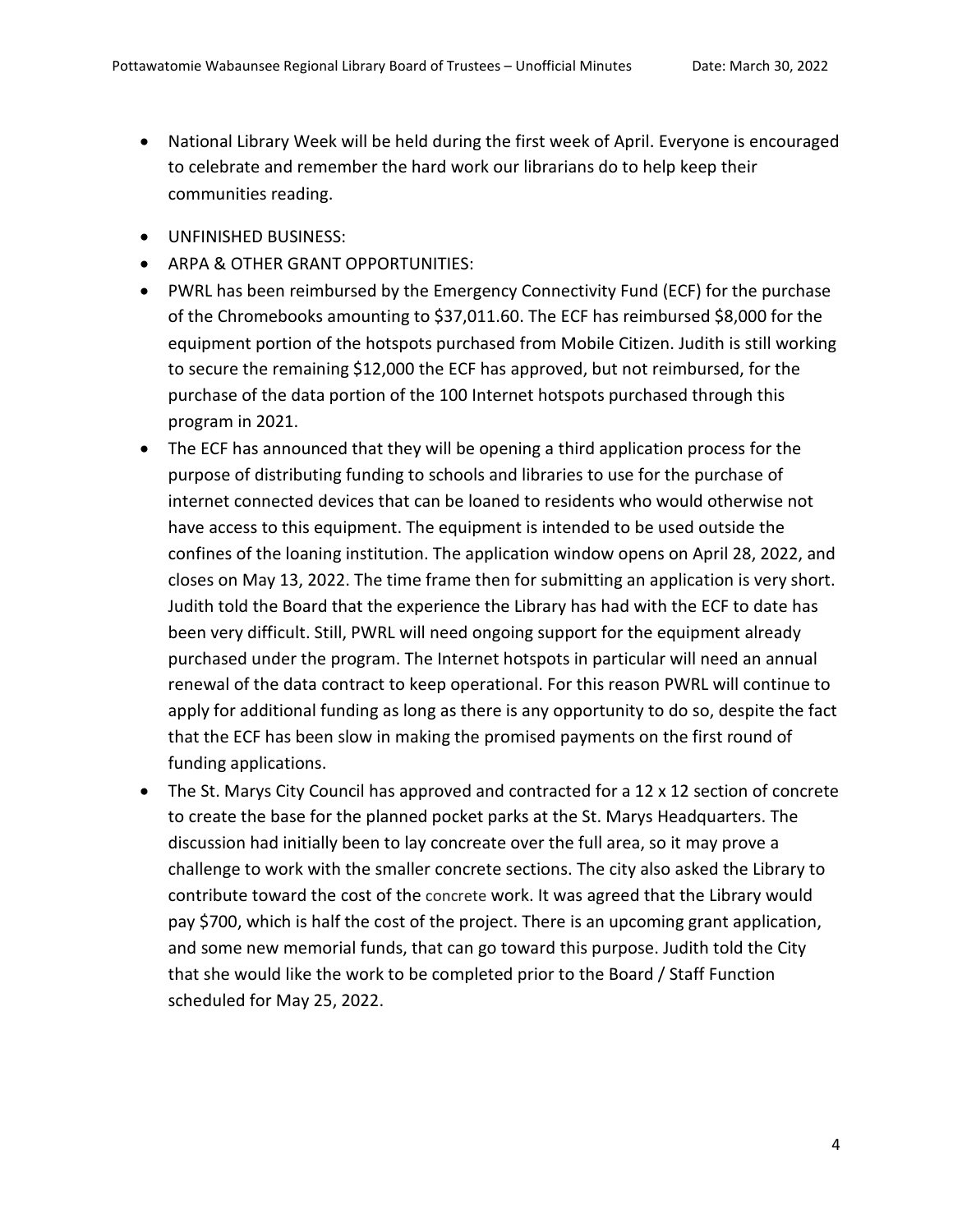- INTERNET CONNECTED EQUIPMENT LOAN PROGRAM:
- Judith worked with Shelby Curry, the new Mini Librarian / Route Driver to install and setup the four Tech Tub Trolleys purchased for the Mini Locations. All the pieces for the internet connected equipment loan program are now in place and ready to be used.
- There was a problem with the setup on the Kindle Kids Plus Fire Tablets. The devices had originally been configured to block the Internet in the interest of protecting younger users. Unfortunately most of the installed apps are dependent on an internet connection to operate. A new account was setup and the devices have been reconfigured so that an adult can login and set up the Wi-Fi connection for their child. Parents will be provided with the necessary pin numbers and login information needed to manage the devices for the use of their children.
- Marketing the new Internet Connected Equipment Loan Program is the next item on our agenda. User guides and training opportunities are also high on our to-do list.
- HEALTH INSURANCE FOR LIBRARY EMPLOYEES: The board had a lengthy discussion regarding health insurance for Library Employees. It has become very difficult to attract qualified employees to open positions at the Library when Health Insurance is not offered as part of the benefit package. Judith has talked with the NCKL Human Resources Consultant and the Insurance Broker used by Pottawatomie County to gather some proposals for health insurance options. For budget planning purposes the Board agreed that Judith should start with \$500 per employee for the upcoming 2023 Library Budget Proposal, but it was understood that the matter will need a good deal more deliberation before the process is complete.
- E-RATE APPLICATION: The deadline for filing the E-Rate 471 form signaling an organization's intention to participate in the upcoming fiscal year was on March 22. PWRL's application for both category 1 and category 2 funding was submitted one day prior to the deadline. Some increases in speed were requested where they were available for a reasonable price. There are still no really good options for internet service at Eskridge and Harveyville. Mercury Broadband continues to be spotty at best. The application for category 2 request asked for support of the purchase of some additional internal WI-FI access point, and one external WI-FI access point for each PWRL Location. Cabling and installation of the external access points were included in the application. This new equipment will allow PWRL to better share our high speed internet connections both inside and outside our buildings.
- BOARD MEMBER POSITIONS: Two new PWRL Board Members have been formally approved. The Pottawatomie County Commission appointed Joan Johnson for position 1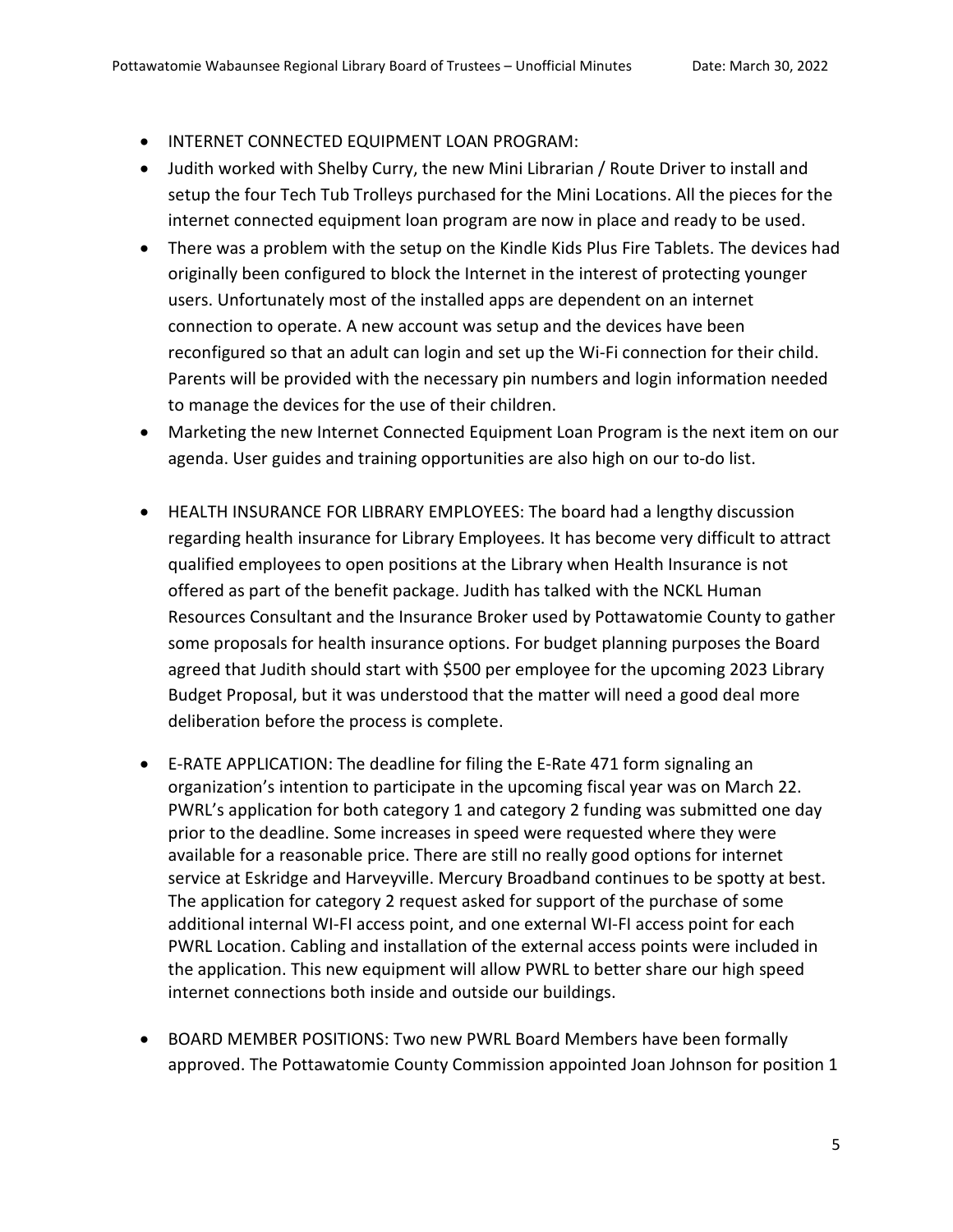(Olsburg) to the Pottawatomie Wabaunsee Regional Library Board of Trustees. The Wabaunsee County Commission appointed Alice Hinck for position 2 (Eskridge / Harveyville) to the Pottawatomie Wabaunsee Regional Library Board of Trustees. Both appointments are effective May 1, 2022 – April 30, 2026.

- Pam Bales moved to recognize these new Board Members, and to allow new signature cards be created for each of PWRL's bank accounts, including those at the Bank of the Flint Hills in St. Marys, and the Farmers State Bank in Westmoreland, which will be signed by all new and current Library Board Members. Alicia Matson seconded the motion and the motion carried.
- NEW BUSINESS
- 2021 ANNUAL REPORT: The 2021 Annual Report reflects gradual recovery as we move along the spectrum of our long Covid-19 journey. 2021 held a tremendous amount of opportunities for growth through one time recovery grants. PWRL did everything possible to take advantage, and those funds are clearly reported in the annual report. If the funds have not yet been received they are not counted in the financial report totals, but they are listed as notes to this report.
- Patron counts increased in 2021. Patron computer sessions almost doubled. NCKL has commented that the Internet hits to PWRL's St. Marys Headquarters wireless network is the second highest in the NCKL system, with only Abilene recording higher numbers.
- PWRL, with the help of local volunteers, served a total of 20,414 meals to children in Pottawatomie and Wabaunsee Counties in 2021. This response to the program can only mean that the need continued to be great during another difficult year. After discussion, Paulette Simecka moved that the Board accept the 2021 Annual Report. Sandie Jensen seconded the motion and the motion carried. Judith told the Board that she would get the annual report posted on the Library website and sent to the locations for distribution.
- 2021 LIBRARY AUDIT: Judith reported on options for firms willing to complete the required audit of PWRL's 2021 financial accounts. Summer, Spencer & Company who came highly recommended gave an initial quote of \$7,000 to complete the audit. Initially Varney and Associates who has completed PWRL's audit for many years declined to complete the 2021 Audit. However, after some consideration they did offer PWRL a one-year letter of engagement for completing the 2021 Audit for \$4,000. Varney's was paid \$2,700 for the 2020 audit, but they made it clear this was well below the standard cost, and they could not continue doing the audit at this rate. After discussion Pam Bales moved that the Board accept the letter of Engagement from